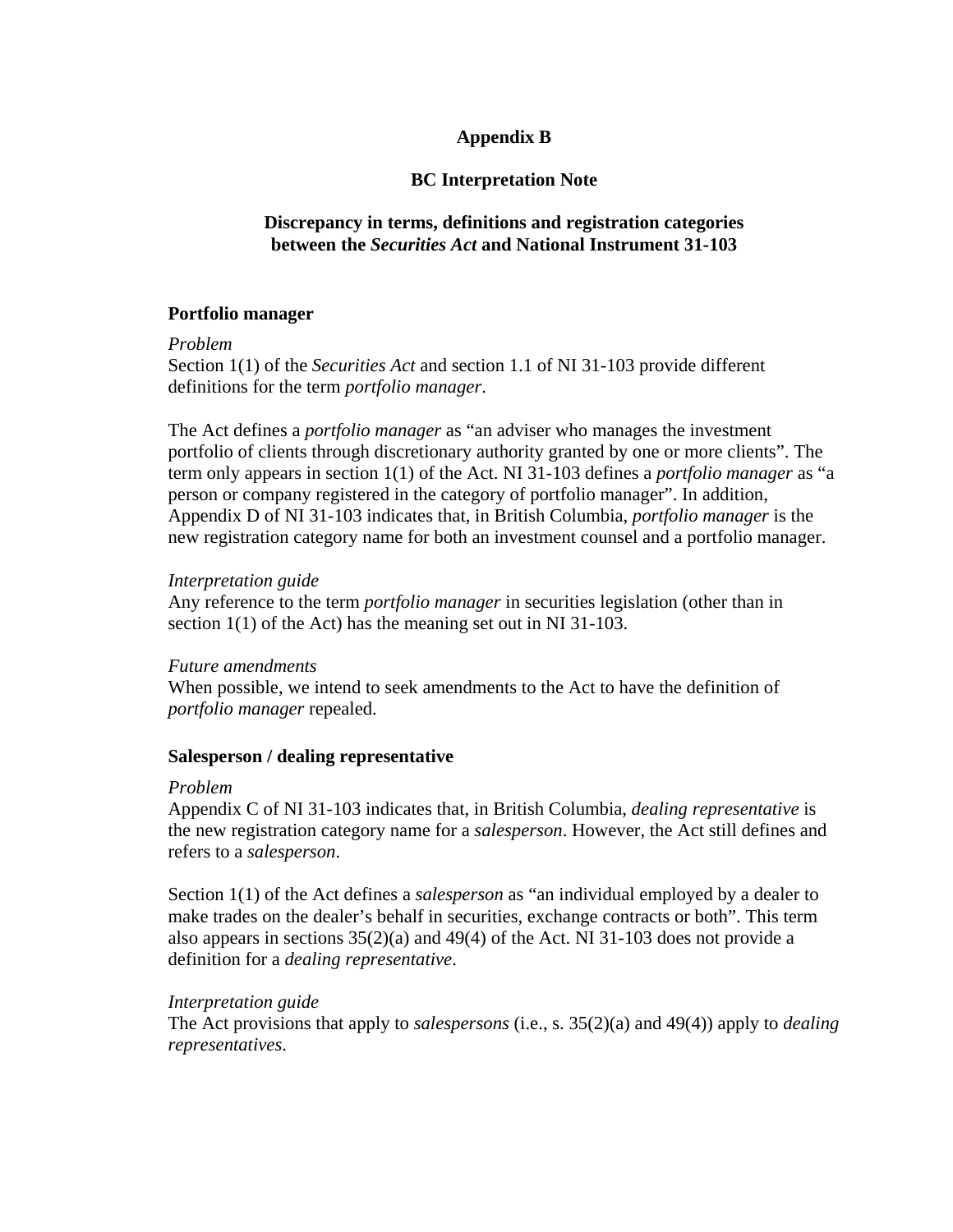### *Future amendments*

When possible, we intend to seek amendments to the Act to repeal the definition of *salesperson*, and repeal and replace the other references to *salesperson*.

### **Advising employee, partner, director, officer / advising representative**

### *Problem*

Appendix C of NI 31-103 indicates that, in British Columbia, *advising representative* is the new registration category name for an *advising employee, partner, director* or *officer*. However, the Act still refers to an *advising employee, partner, director* or *officer* in sections  $35(2)(a)$  and  $49(4)$ .

# *Interpretation guide*

The Act provisions that apply to an *advising employee, partner, director* or *officer* apply to an *advising representative*.

### *Future amendments*

When possible, we intend to seek amendments to the Act to repeal and replace the references to an *advising employee, partner, director* or *officer*.

# **Underwriter**

### *Problem*

There are a number of references in the Act (i.e., sections  $35(2)(a)$ ,  $45(26)$  and  $74(2)(23)$ to the *underwriter* registration category. However, this registration category no longer exists.

Previously, section 34 of the Act required a person acting as an underwriter to register as an *underwriter*. Currently, section 34 of the Act requires a person acting as an underwriter to register in the prescribed category, and section  $7.1(2)$  of NI 31-103 states that a person or company registered in the category of *investment dealer, exempt market dealer* or *restricted dealer* may act as an underwriter.

#### *Interpretation guide*

Since the *underwriter* registration category no longer exists, the references to this category are not applicable.

#### *Future amendments*

When possible, we intend to seek amendments to the Act to repeal the references to the *underwriter* registration category.

# **Section 35 of the Act**

# *Problem*

Sections 35(1) and (3) of the Act refer to renewing a registration (i.e., the executive director must grant a renewal of registration or must not refuse to renew a registration). However, with permanent registration under NI 31-103, there is no mechanism for an applicant to apply for a renewal of registration.